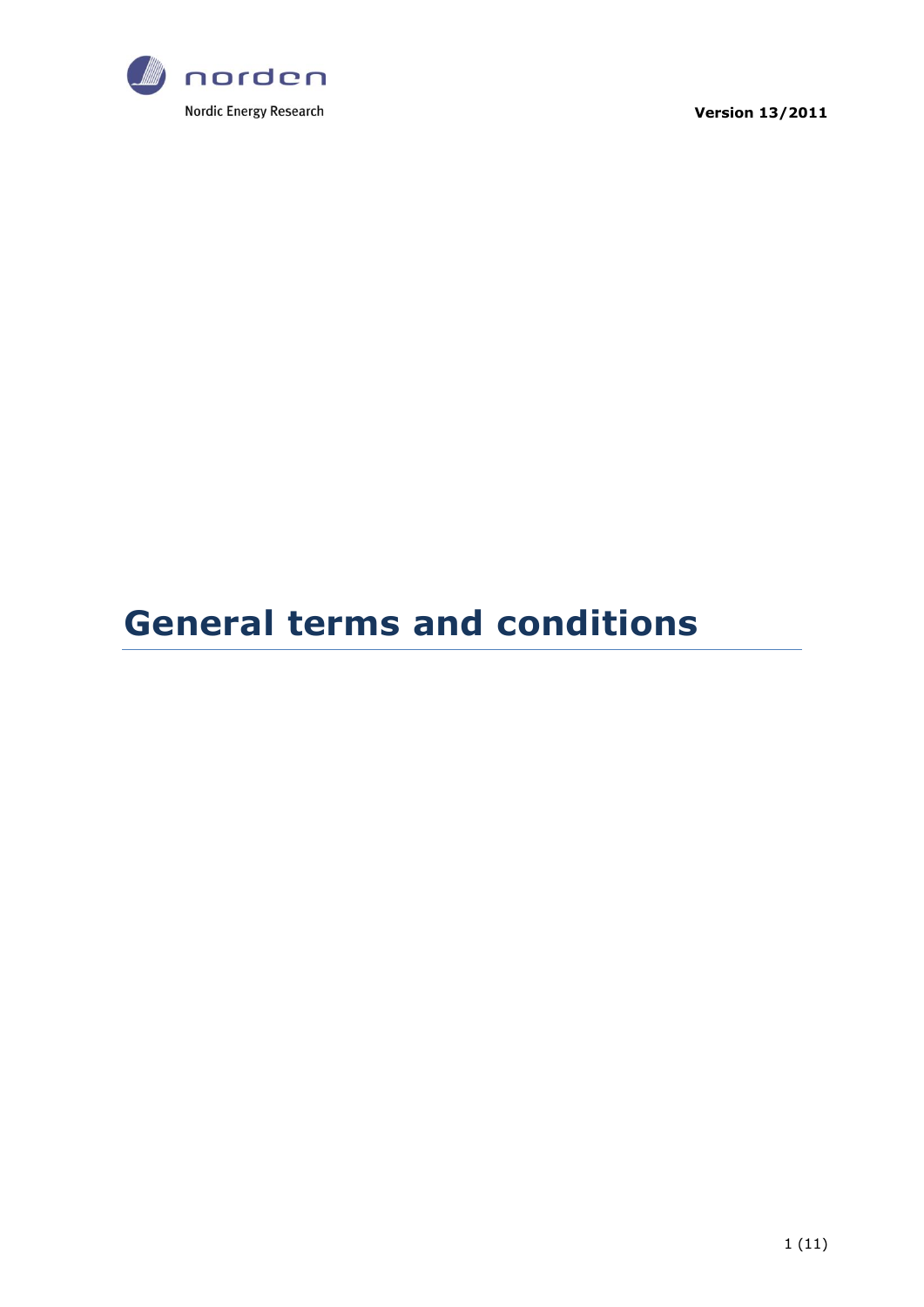

# **Innhold**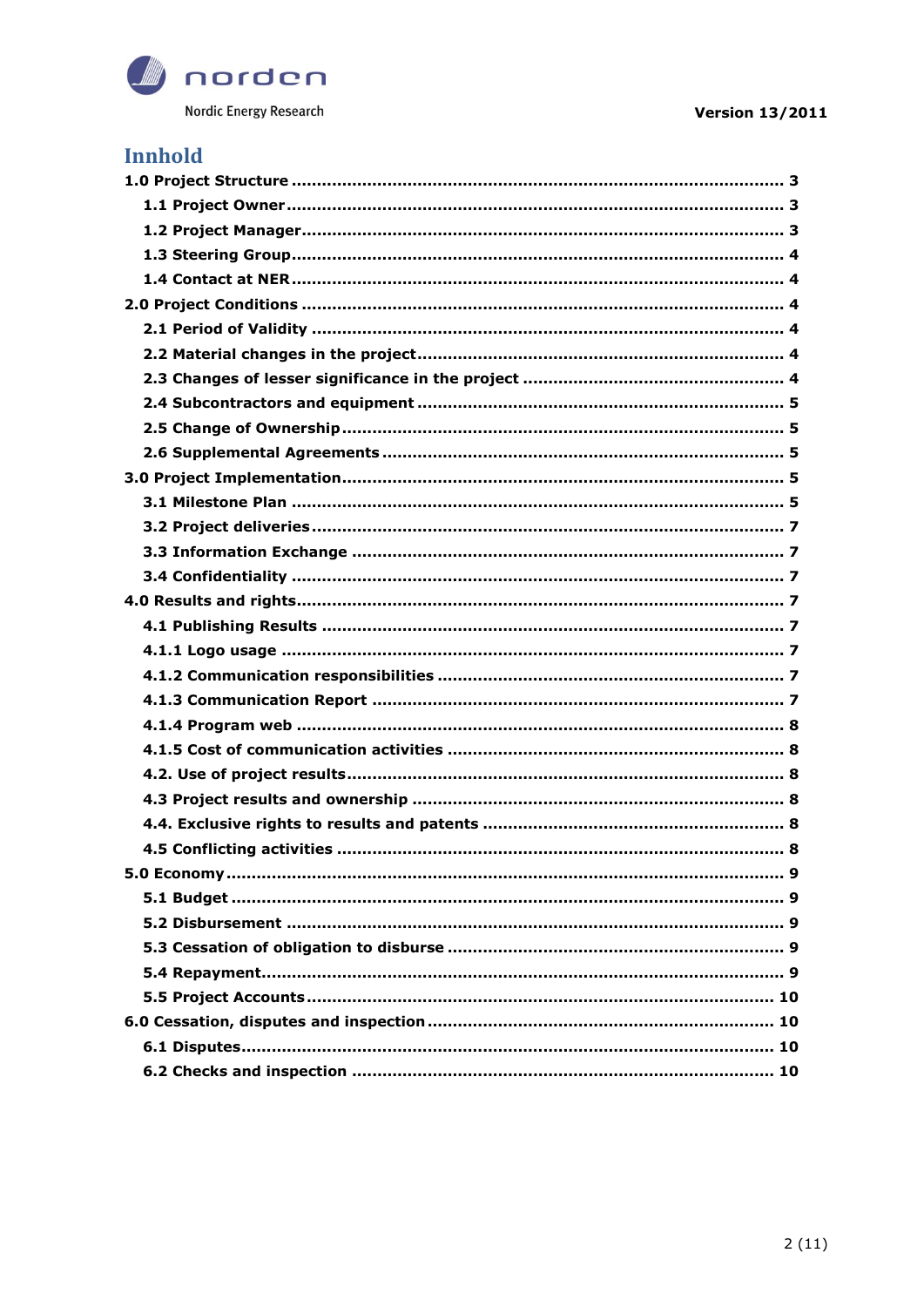

These are the general terms and conditions for contracts between the Nordic Energy Research (NER) and projects in which one or more participants have received grants from NER.

The contract documentation includes the general terms and conditions and the annexes listed in the text of the contract for the individual contract. These annexes are Project Description (Annex 1), Project Participants (Annex 2), Economy (Annex 3), Milestone Plan (Annex 4), Special Conditions (Annex 5) and Model of Cooperation Agreement (Annex 6).

The general terms and conditions are applicable to all project contracts entered into by NER. If an agreement is made that deviates from the general terms and conditions, the annexes to the contract shall so note. In such cases the annexes shall take precedence over the general terms and conditions. No agreement may be made in the cooperation agreement that is contrary to the general terms and conditions; in such cases the provisions of the general terms and conditions shall take precedence over the cooperation agreement.

The contract is not valid until all sections of the agreement, including signed cooperation agreements with all participants, have been completed.

<span id="page-2-0"></span>The contract is subject to Norwegian law.

# **1.0 Project Structure**

Annex 2 specifies the project owner, project manager and project participants. Annex 6 consists of the cooperation agreement, which regulates the division of responsibility between the project owner and project participants. The project owner signs a contract with NER on behalf of the project. The division of responsibility between the project owner and project participants is regulated in the cooperation agreement.

#### <span id="page-2-1"></span>**1.1 Project Owner**

The project owner is the legal owner of the project. The project owner is responsible for the project and enters into an agreement with NER on behalf of the project participants. The project owner delegates the daily operation of the project and appoints a project manager for the project.

#### <span id="page-2-2"></span>**1.2 Project Manager**

The daily management of the project is carried out by the project manager on behalf of the project owner. The project manager is responsible for keeping the coordinating advisor at NER informed of the progress of the project.

The project manager obligates the partnership covered by the cooperation agreement. The project manager is therefore responsible for embedding in the partnership any supplemental agreements entered into. Messages that NER sends to the project manager will be considered to have been received by all the project participants.

If a project has sub-projects, a manager must be selected for each individual sub-project. The project manager is responsible for keeping NER informed as to who is a sub-project manager.

The project manager and sub-project managers shall have documented skills and/or experience in leadership and project management. The project owner is responsible for ensuring that this is followed up.

Neither the project participants nor project owner may select a new project manager without discussing this with NER. NER can compel participants to select a new project manager, should the circumstances so require. NER shall be kept informed on an ongoing basis as to who is working on the project among the individual project participants.

The project number and title must appear on all correspondence from the project manager/project owner to NER.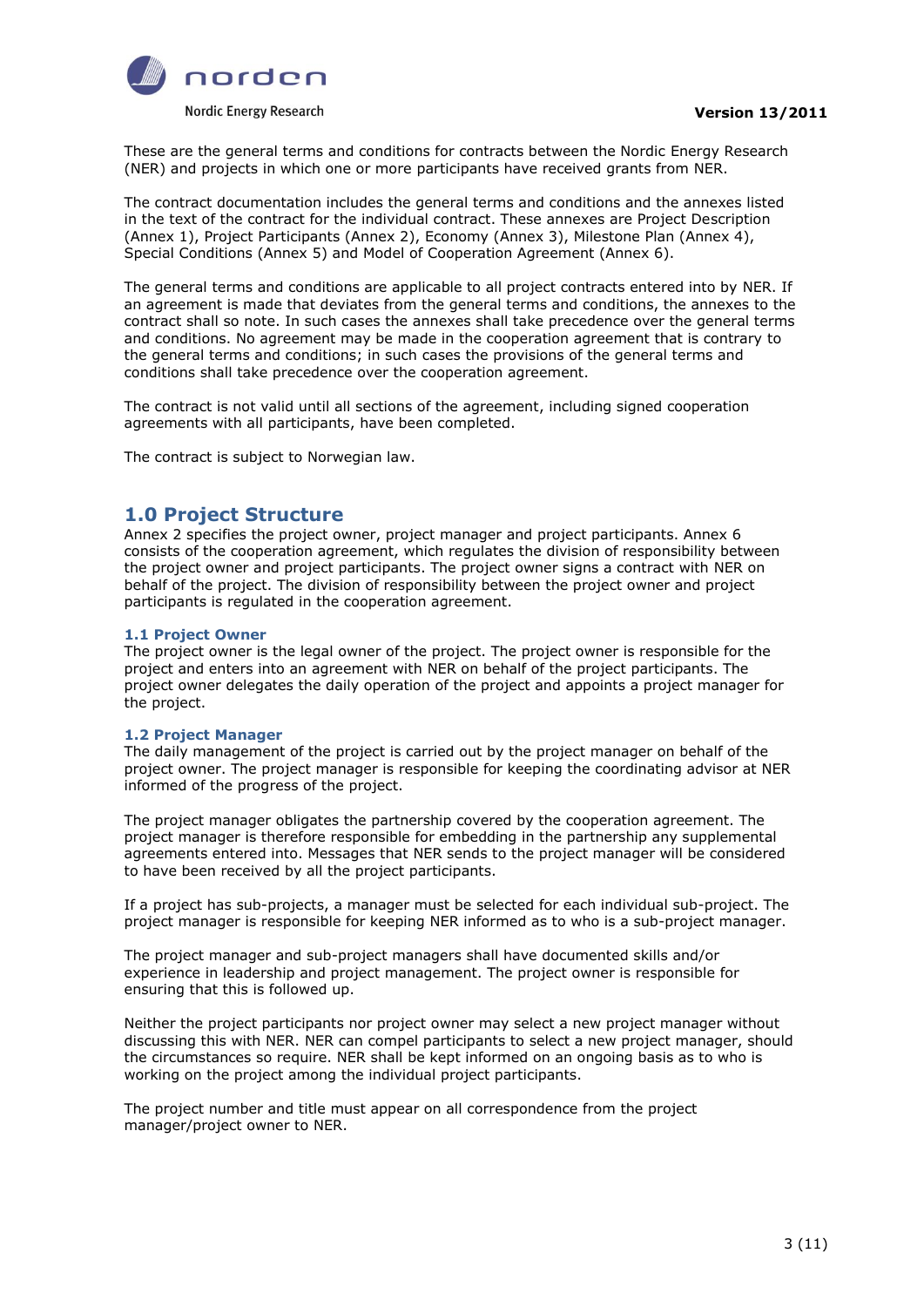

# <span id="page-3-0"></span>**1.3 Steering Group**

In projects of a certain size, or in cases where NER or one of the project participants so demands, an individual steering group must be set up for the project.

The steering group shall be chosen by the project participants, and is responsible for the implementation and management of the project. The composition and authority of the steering group shall be agreed upon and stated in the cooperation agreement.

NER has the right to participate as a member of the steering group at any time it deems it necessary. The project manager is responsible for ensuring that NER receives all notices and minutes for steering group meetings within the project on an ongoing basis.

# <span id="page-3-1"></span>**1.4 Contact at NER**

The coordinating advisor at NER will be the project's formal point of contact at NER. If NER decides to change its coordinating advisor, NER shall be obligated to notify the project thereof without undue delay.

<span id="page-3-2"></span>In addition to the coordinating advisor, persons from NER's communication and administration will be involved in the project activities where appropriate.

# **2.0 Project Conditions**

Funds are pledged subject to the condition that the Nordic governments/Nordic Council of Ministers put sufficient funds at NER's disposal, that no changes in government regulations (laws, provisions, standards, etc.) of importance to the implementation of the project or changes contrary to the conditions of the given pledge take place, and that no other unexpected circumstances arise that are beyond NER's control.

<span id="page-3-3"></span>In such cases, the pledge shall become void without any liability on the part of NER.

# **2.1 Period of Validity**

The contract has been prepared in two originals, of which NER retains one and the project manager the other. The project manager shall distribute copies of the contract to the other project participants.

The contract shall remain in effect for five years after the project completion date. It shall also be binding upon those who have countersigned the contract through the cooperation agreement, but have for some reason withdrawn from the cooperation.

The agreements and provisions regarding the rights to the project results shall continue to apply after the contract has expired.

#### <span id="page-3-4"></span>**2.2 Material changes in the project**

Material changes in the project must be approved by NER and stated in a separate supplemental agreement signed by NER and the project manager on behalf of the project.

If the steering group, project manager or one of the project participants finds that the project cannot be implemented, either wholly or in part, in accordance with the plans that form the basis for NER's pledge, or if any unforeseen problems arise that would entail significant extra costs if they were to be overcome, they must inform NER in writing thereof without undue delay. In such cases, NER reserves the right to cancel without delay all payments to and activities in the project in which it is involved.

Deadlines in the agreed Milestone Plan (Annex 4) that are not adhered to shall be viewed as material breaches of contract if the project has been unable to provide a reasonable explanation for the delay or a proposal for a revised Milestone Plan.

# <span id="page-3-5"></span>**2.3 Changes of lesser significance in the project**

Agreements on internal changes of lesser significance between the participants in the project may be made between the project manager and the affected participants. NER must be notified of such changes in writing.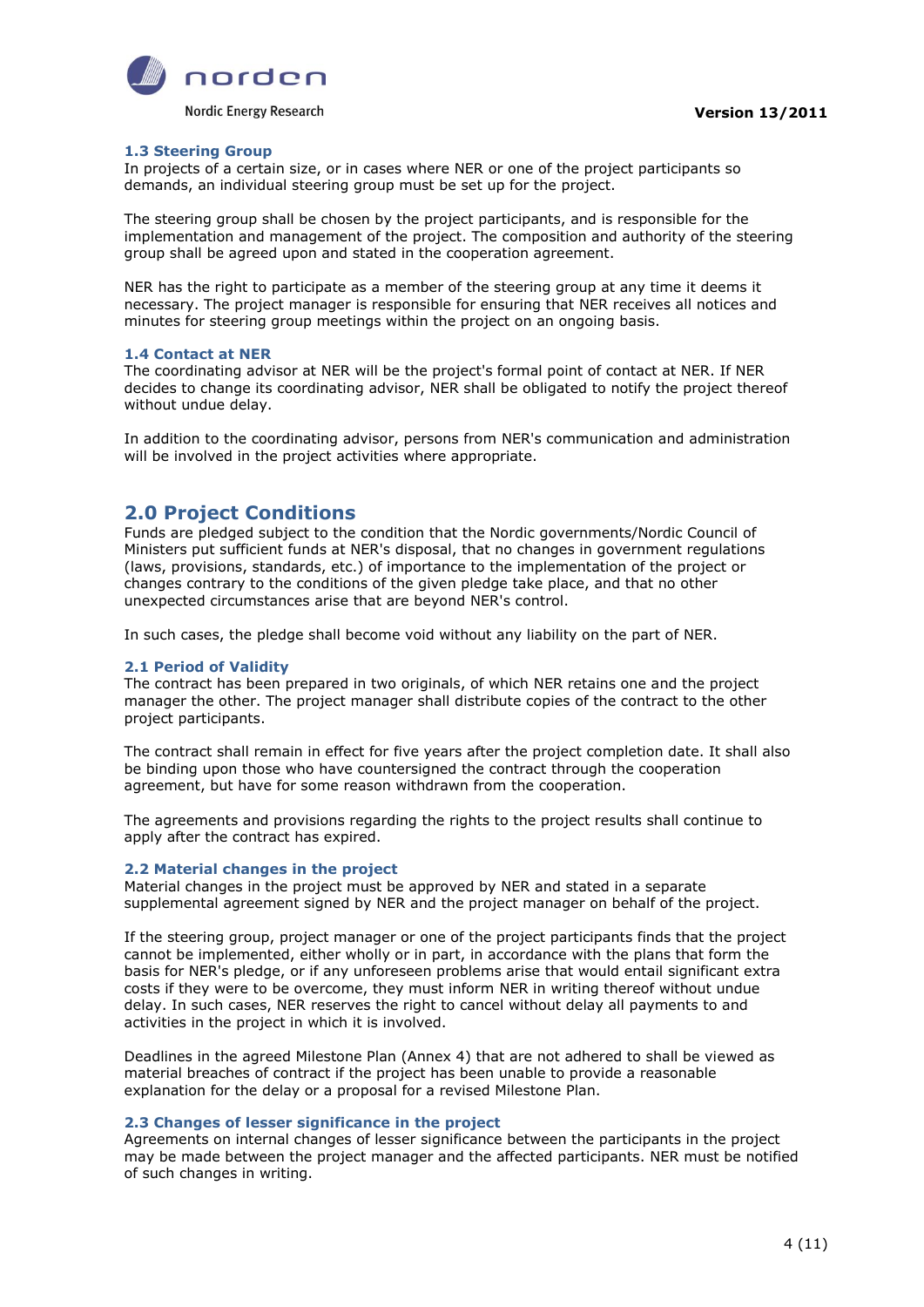

#### <span id="page-4-0"></span>**2.4 Subcontractors and equipment**

The project participants undertake to enter into agreements with consultants, subcontractors and any other third parties they may engage to prevent same from having any rights to the project results.

Each individual party to the agreement shall be obligated to enter into agreements with their employees to the effect that inventions and other results within the project shall not accrue to the employee.

Unless otherwise agreed in the cooperation agreement or in the contract, the project participants shall be joint owners of the equipment and software bought or developed through the project using NER funds. Within the scope of the contract and the provisions regarding the use of the project results, the steering group may decide what is to happen to the equipment when the project has been concluded.

This can include the steering group transferring the equipment to others. The individual project participant has no right to claim compensation in connection with such transfers.

If the steering group is in disagreement, NER shall decide who is to take over the equipment. In the event of breach of the contract, NER may demand that the equipment be transferred to NER without compensation.

The project participants undertake to keep all types of equipment insured and in good condition. The equipment may not be pledged as security during the project period.

#### <span id="page-4-1"></span>**2.5 Change of Ownership**

NER must be notified immediately in the event that any person or company acquires decisive direct or indirect control of one or more of the project participants by acquiring shares, through agreements or in any other manner. In such cases NER shall be entitled to set new terms and conditions for continued funding.

If, in the opinion of NER, a change of ownership is in violation of the project's original intention, NER may demand that the project manager in question transfer his/her rights to the project results to NER, or that the grant received by the project participant in question be repaid in full.

# <span id="page-4-2"></span>**2.6 Supplemental Agreements**

All material changes to the project must be stated in separate agreements as supplements to this contract. Supplemental agreements must be marked with the project number and serial number.

# <span id="page-4-3"></span>**3.0 Project Implementation**

The implementation of the project shall begin no later than three months from the date of the letter of pledge from NER to the project manager, and be completed without undue delay.

Request for prolongation of a NER-project is accepted only in specific situations and only up to 6 months. No request for more funding is accepted. A formal request for prolongation has to be made, including the reasons for delay and a revised description of tasks and timetable.

# <span id="page-4-4"></span>**3.1 Milestone Plan**

When a contract is entered into, the milestone plan shall be enclosed as Annex 4. The plan must contain the project's internal milestones as a supplement to the following compulsory milestones:

# *1. Project Start-Up*

The first activity in the project shall be carried out within three months of the signing of the contract.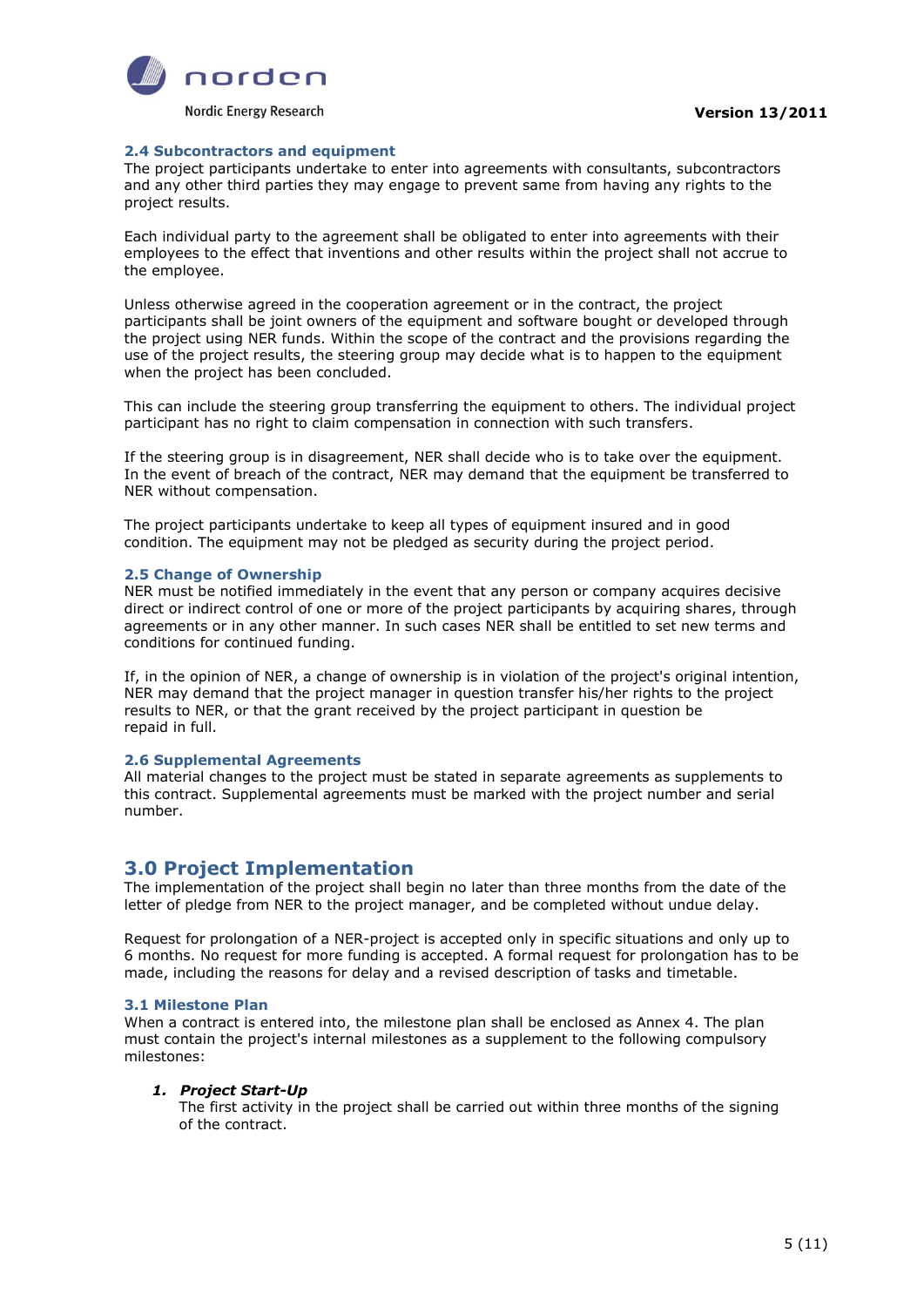

Nordic Energy Research

# *2. Project Start-Up Meeting/Kick-off*

NER shall summon the project manager to a project start-up meeting or workshop, which will address issues of relevance with respect to project management and informational activities, and provide information on NER's administrative routines. Travel and lodging expenses shall be covered internally by the project.

#### *3. Communication plan finalized*

The communication plan must describe how the project is to achieve its goals and specify the target groups for the communication work.

The project participants undertake to draw up a communication plan, and to revise and update it on an ongoing basis in a manner consistent with the progress of the project. NER reserves the right to demand at any time that this communication plan be updated. The project manager shall then update the plan in cooperation with NER and the other participants without undue delay and send it to NER.

#### *4. Year-end status report*

Status reports must be prepared, taking into account the guidelines for status reporting that can be found on NER's website, www.nordicenergy.net.

In cases where the project is concluded within the first two months of a year, the project shall not be required to provide a status report at the end of the preceding year.

# *5. Project mid-term evaluation*

A mid-term evaluation of the project and its implementation and progress will be made in the end of 2013 or beginning of 2014. The project shall deliver required information and participate in the evaluation process.

# *6. Project Finalization Meeting*

NER shall summon the project manager to a project finalization meeting, possibly together with other project managers, at which the project's concluding phase shall be discussed with regard to the reporting and other plans. Travel and lodging expenses shall be covered internally by the project.

# *7. Final Report*

The project shall produce a final report within the date of the conclusion of the project. The final report must contain:

- a. Scientific Report
- b. Financial Report (approved by auditor)

The reports are to be written in accordance with the guidelines in effect from time to time on NER's website, www.nordicenergy.net.

#### *8. Evaluation*

The project manager must, as a part of reporting activities described in point 7. above, fill out an evaluation form regarding the execution of the project, based on his/her experiences.

# *9. Project end date*

The project end date is the date when the agreed deliveries have been made and the final report submitted. If the project has fulfilled the agreed delivery requirements, NER will pay the final instalment.

NER must be informed of and approve any changes in the Milestone Plan. In cases where the Milestone Plan (including communication plan) is not adhered to, payments from NER will cease to be made. Deviations from compulsory items must be clarified in the project Milestone Plan, Chapter 4.

Any special requirements for the project must be stated in the special terms and conditions of the contract, Annex 5.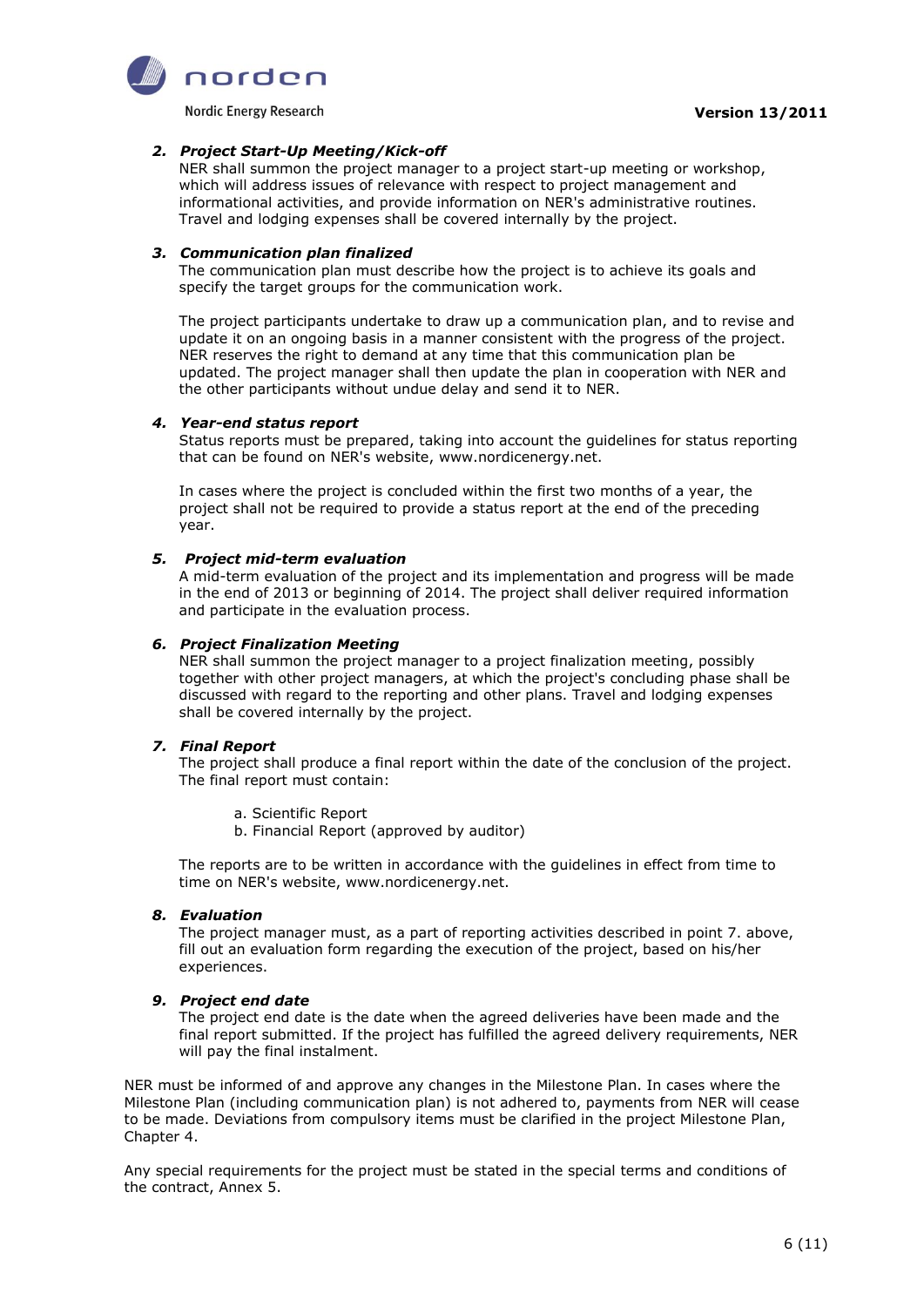

NER may demand at any point that the project manager present the project or its results to NER.

#### <span id="page-6-0"></span>**3.2 Project deliveries**

A short description of the individual deliveries in the project must be provided in Annex 1. These are to be marked as D1, D2, etc. and entered in the Milestone Plan in Annex 4. "Deliveries" refer to everything from final expert reports to key activities in the project, including result dissemination activities.

#### <span id="page-6-1"></span>**3.3 Information Exchange**

The parties to the agreement undertake to engage in an open and mutual exchange of information regarding all conditions of significance to the execution of the project, including the implementation of the project, results achieved, discovered problems and other deviations.

Unless otherwise agreed between the project participants, each participant may freely publish his/her own project results during the project period. The results must also be sent to the advisor at NER during that period.

# <span id="page-6-2"></span>**3.4 Confidentiality**

Should any exchange of confidential information take place during the contract period, it may take place only in writing, and the information must be marked "Confidential". The recipient of such information undertakes not to pass on the information or use it contrary to the contractual conditions and assumptions, and to store the information received in such a manner that it cannot be accessed by unauthorised persons.

# <span id="page-6-3"></span>**4.0 Results and rights**

All results from projects in which NER has invested funds shall be publicly accessible unless otherwise agreed by the parties.

# <span id="page-6-4"></span>**4.1 Publishing Results**

The project results may, if the project participants so demand in writing from NER and NER consents, remain confidential for a maximum of six months following the conclusion of the project, when dealing with research which does not involve industry. Industry shared projects may be classified as confidential for patent, competition and economic reasons. The period for this is a maximum of two years.

The foregoing notwithstanding, NER shall be entitled, at any time, to publish the project title, a brief project summary, the names of the project owner, participants and managers, the project period, the project budget and details on NER's funding.

#### <span id="page-6-5"></span>**4.1.1 Logo usage**

All printed communication from the project is to include the NER logo. Other logos may also be used see annex 5 for instructions. The NER logo can be downloaded from the NER website or requested from NER directly.

#### <span id="page-6-6"></span>**4.1.2 Communication responsibilities**

The project manger is obliged to inform NER's communication department of all publications including a short summary of each for possible publication on NER related websites. During the cause of the project period the project manager or another project participant is to present results to the board of NER. This is to be done in the 4<sup>th</sup> quarter of every year starting the second year of the project period.

Throughout the project period the project manager or another project participant is to active take part in events such as seminars, conferences and workshops organized by NER in relation to the project's scope.

# <span id="page-6-7"></span>**4.1.3 Communication Report**

In connection with the final economic report of the project the project manager is to provide a communication report based on the format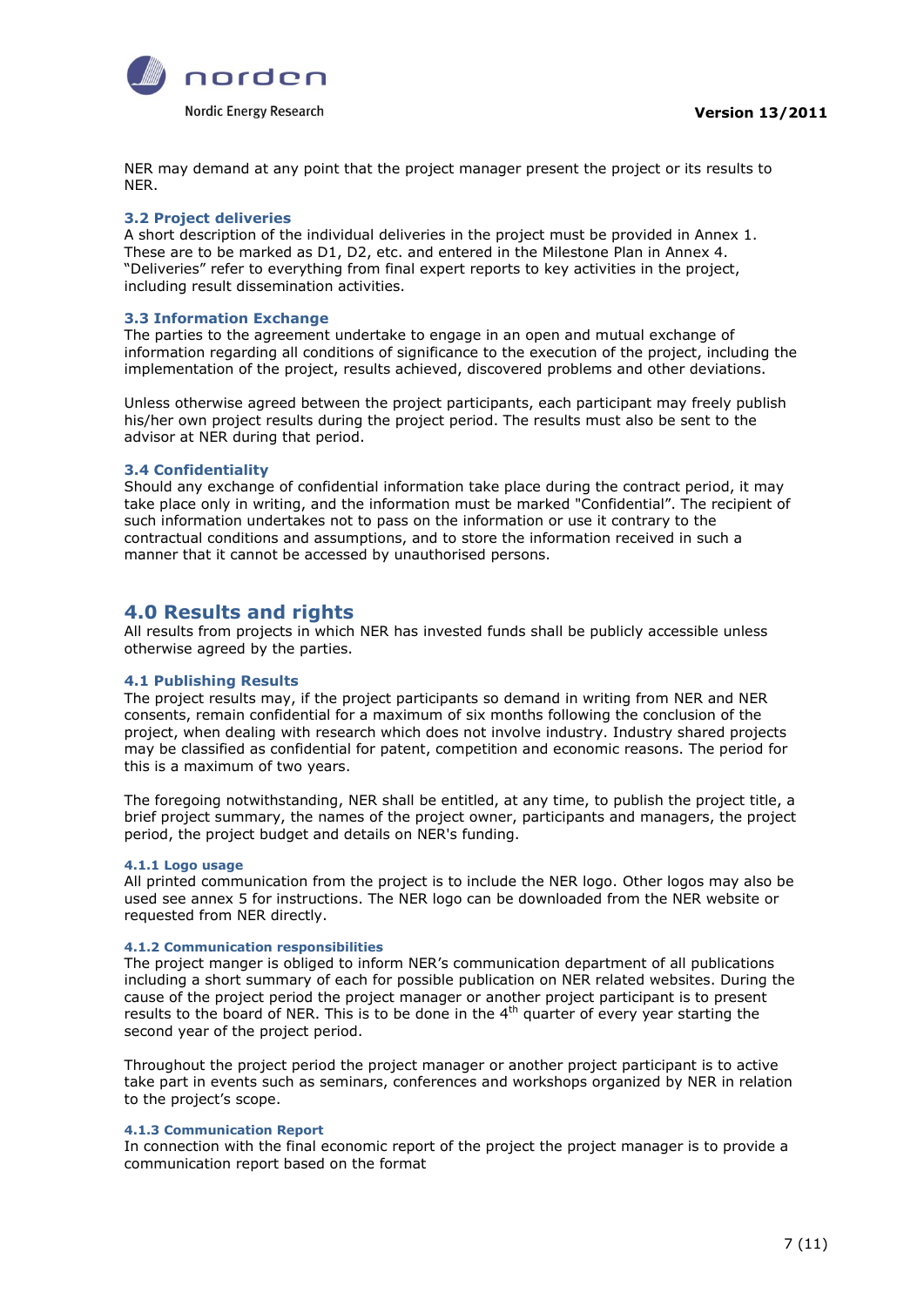

Nordic Energy Research

- a. Challenges in the project
- b. How the challenges were meet
- c. The key findings in the project

#### <span id="page-7-0"></span>**4.1.4 Program web**

NER will implement a subsite for the project/program as part of NER's website. The subsite may be public or password projected if the project falls under the rules of confidentiality in section 4.1. The content will be developed together with the program participants and new functions as e.g. social media will be considered. The project participants are obligated to update project information on a regular basis as requested by NEF.

#### <span id="page-7-1"></span>**4.1.5 Cost of communication activities**

All communication activities are to be covered by the funding provided for the project. No additional funds can be applied for to undertake communication activities.

#### <span id="page-7-2"></span>**4.2. Use of project results**

A goal for the project is that results lead to knowledge creation and diffusion with the ultimate goal to bring the technologies to the market. The individual project participants shall have a right of first refusal on patenting or in any other manner protecting the results of their contributions to the project, and on using the results.

Prior to the conclusion of the project, the project participants must notify NER in writing of their desire to assume rights or to use the results or parts thereof. This deadline may be extended in special cases.

#### <span id="page-7-3"></span>**4.3 Project results and ownership**

Rights to project results may pertain to patentable inventions, methods, formulas, recipes or patterns, software and other systematised data, along with other similar elements that may be of financial value.

The way in which the formal ownership of the results is to be regulated is set out below. Those project participants not receiving grants from NER are also bound by these provisions.

Those parts of the project results which can be identified as individual rights shall belong to the party to the agreement that developed said part of the project result, unless otherwise agreed.

If two or more parties have collaborated on the development of a part of the project results that can be identified as an individual right, those participants shall co-own that part of the project results, unless otherwise agreed.

The participants shall be co-owners, with shares corresponding to each participant's share of the total work performed to achieve the part of the project result in question, unless otherwise agreed.

Research results shall be co-owned by the project participants, with co-ownership in equal parts, unless otherwise agreed.

#### <span id="page-7-4"></span>**4.4. Exclusive rights to results and patents**

Project participants wishing to use the results of their contribution exclusively must enter into an agreement to such effect with NER.

In the absence of an agreement with NER, a holder of rights may not sell rights or grant licensing rights to any enterprises or institutions outside the Nordic region.

#### <span id="page-7-5"></span>**4.5 Conflicting activities**

Prior to the start of the project, the individual project participants shall notify the other articipants of any research activities, product development or other proiects in which thev are engaged or plan to be engaged that may come into conflict with the objectives of the cooperative project regulated by this agreement.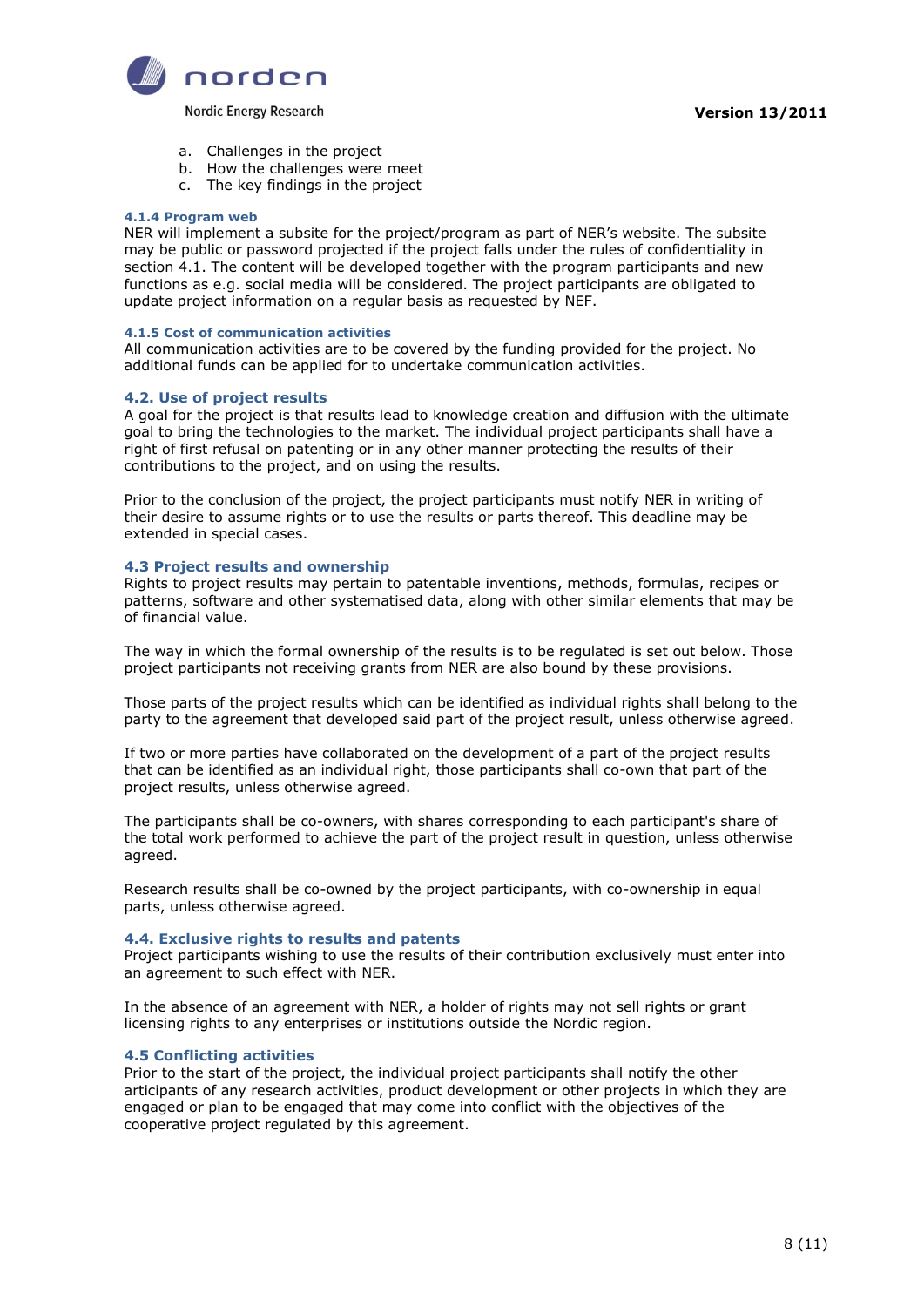

# <span id="page-8-0"></span>**5.0 Economy**

Decisions on project funding are made by NER's board of directors, and the amount is set in NOK. The grant has a ceiling in terms of both an amount and a set share of the approved project costs, cf. Annex 3 of the contract. Funding is distributed on an annual basis.

# <span id="page-8-1"></span>**5.1 Budget**

The project budget (Annex 3) shows the division of funds among the project participants per year, and disbursements will be made with reference thereto. Changes in the budget during the course of the project that exceed 10% of the total budget or 20% of a single item must be submitted to and approved by NER.

If the costs incurred by the project participants in the project or parts thereof turn out to be lower than the approved cost ceiling, the amount of the grant will be reduced to NER's percentage of the real costs, based on an audited and approved final accounting.

If the real costs exceed those budgeted, no increase in NER's funding of the project will be made.

#### <span id="page-8-2"></span>**5.2 Disbursement**

The following applies to projects with a duration of more than one year:

After the contract has been signed, the project may request disbursement of 50% of the first year's grant. The remainder of the year's grant plus 50% of the next year's grant may be disbursed when the annual report has been received and approved. 50% of the final year's grant is withheld until the end date of the project. The requirement for disbursement is that all delivery requirements have been fulfilled and that final reports, including project accounts, have been approved.

The project contract must be signed by the project owner & project manager and NER's managing director before the first payment is made.

Funds are disbursed against invoice. Project participants must submit invoices to the project manager, who approves them and submits one collective invoice till NER in accordance with the rules for disbursement of grants set out in these general terms and conditions.

The project manager is obligated to disburse project funds to the participants as quickly as possible.

# <span id="page-8-3"></span>**5.3 Cessation of obligation to disburse**

As a supplement to and explication of the aforementioned conditions regarding the cessation of the obligation to disburse the grant or any remaining portion thereof, the obligation to all project participants shall cease in the event that

- A. project accounts have not been kept satisfactorily by one or more of the project participants,
- B. the project does not meet the agreed delivery requirements,
- C. work on the project does not follow the agreed structure, and the changes have not been approved in writing by NER,
- D. work on the project has been discontinued or given a lower priority by one or more of the project participants. The same applies to significant delays in the project.
- E. A final report with project accounts has not been supplied in accordance with the contract.

#### <span id="page-8-4"></span>**5.4 Repayment**

NER may demand immediate repayment of funds disbursed to a project participant in the event that: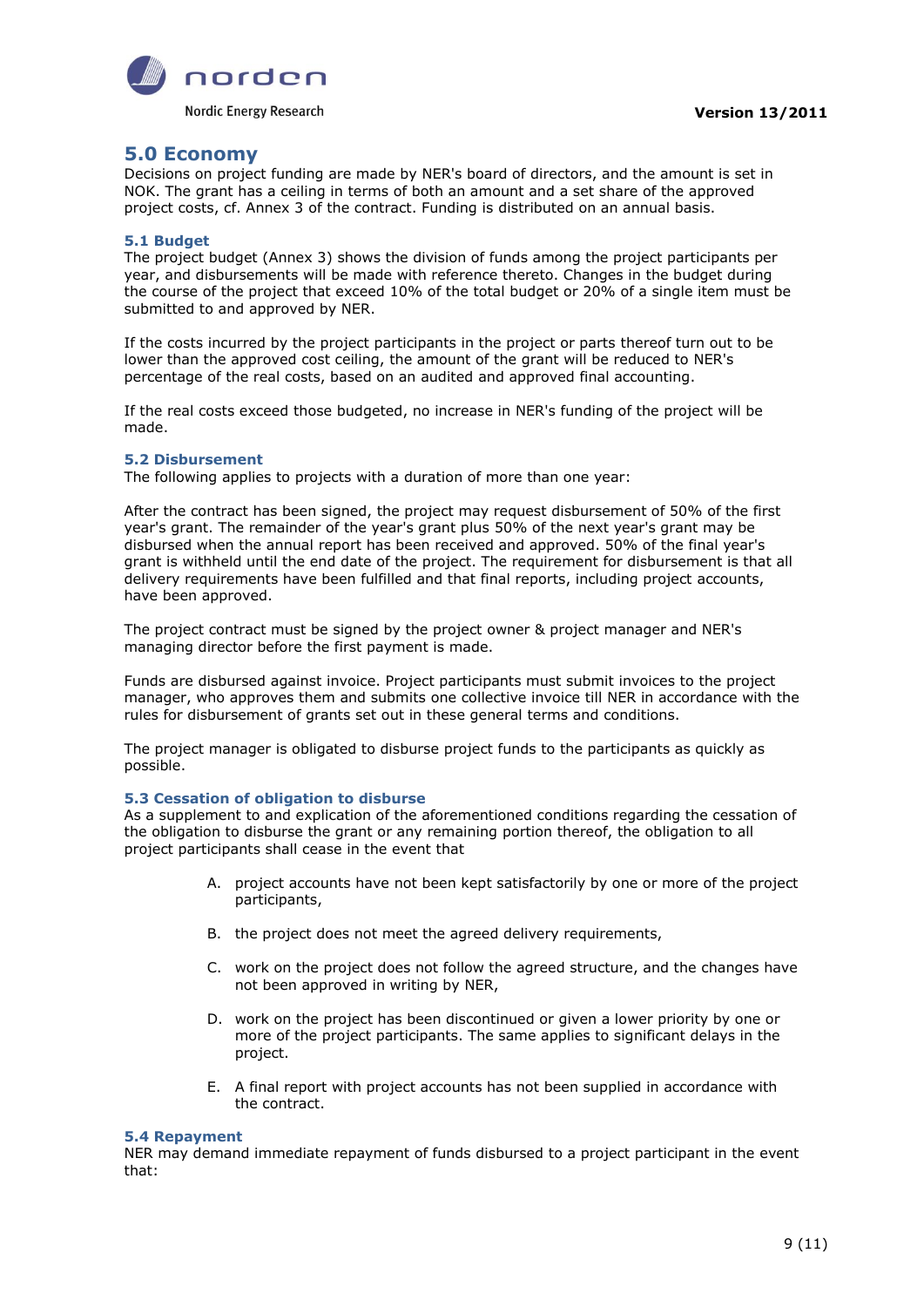

Nordic Energy Research

- A. the project participant in question has provided incorrect or insufficient information regarding circumstances of importance to NER's commitment or to the disbursement,
- B. the funds or portions thereof have been used to cover costs other than those agreed,
- C. the project participant has not fulfilled his/her part of the cooperation agreement between the participants,
- D. any other material breach of this contract occurs,
- E. a final report with project accounts has not been submitted in accordance with the Milestone Plan in the contract.

#### <span id="page-9-0"></span>**5.5 Project Accounts**

Each project participant shall keep their own accounts of their actual costs. The accounts shall contain the project participant's total costs and the same items as the approved budget.

Costs incurred prior to the starting date for the project established in the contract may not be included in the cost documentation.

The project manager shall see to it that each individual project participant keeps project accounts in accordance with NER's guidelines. In addition, the project manager must keep an overall account for the entire project, based on the individual accounts, and keep an account of coordinating costs. Coordinating costs shall be entered as a separate item in the overall accounting.

When the project has been completed, the project manager shall be obligated to submit a final account approved by an auditor to NER. This is part of the project's administrative reporting requirement (see Item 3.2).

<span id="page-9-1"></span>The project manager is directly responsible to NER for each individual project participant's disposition of NER's grant.

# **6.0 Cessation, disputes and inspection**

If the cooperation between the project participants ceases before the project has been concluded (see Milestone Plan, Annex 4), the affected participants and project managers shall be obligated to notify NER immediately thereof, and to provide information in writing as to how the project may potentially proceed.

The same applies when a significant part of the cooperation comes to a halt contrary to the plans for the project. In such situations NER shall not be obligated to make any further disbursements to the project participants, and may demand repayment of funds already disbursed.

#### <span id="page-9-2"></span>**6.1 Disputes**

Disputes in connection with this contract shall be resolved by arbitration in accordance with applicable Norwegian law, cf. the Arbitration Act of  $14<sup>th</sup>$  March 2005.

If a dispute concerns issues relating to the cooperation agreement, including disputes between project participants, NER shall appoint three arbitrators who shall constitute the arbitration panel. The arbitration panel shall be competent to decide all issues concerning rights and the use thereof.

#### <span id="page-9-3"></span>**6.2 Checks and inspection**

Project participants shall consent to the checks of the project that NER may decide upon from time to time, including those made to determine that funds are being used as agreed.